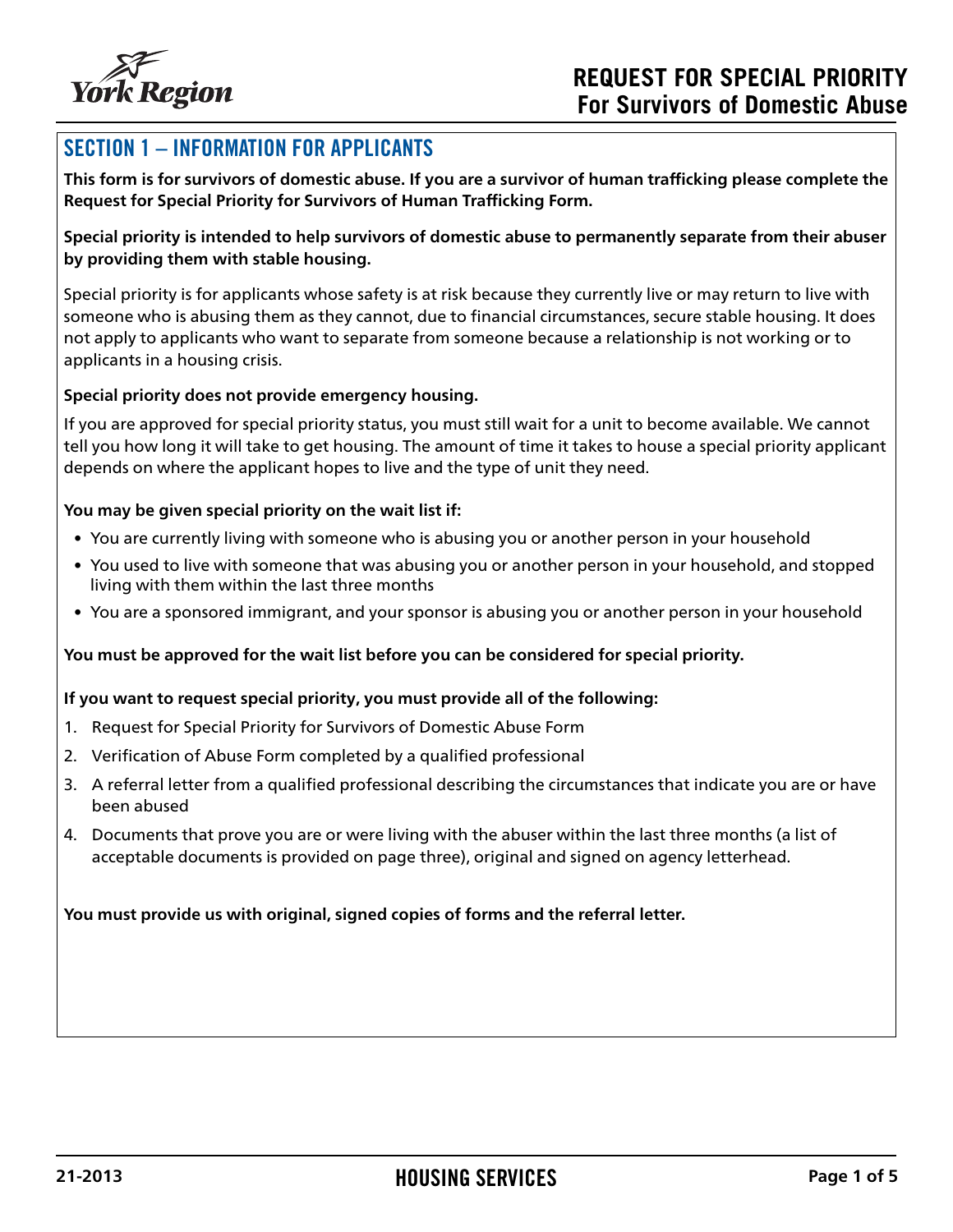

### **REQUEST FOR SPECIAL PRIORITY For Survivors of Domestic Abuse**

# SECTION 2 – YOUR CONTACT INFORMATION

| First name L<br>Last name                         |  |  |  |  |
|---------------------------------------------------|--|--|--|--|
| A safe telephone number where we can call you L   |  |  |  |  |
| A safe telephone number where we can text you L   |  |  |  |  |
| A safe email address where we can write you L     |  |  |  |  |
| Where do you live now? Please provide an address: |  |  |  |  |
| Street number I<br>Street name                    |  |  |  |  |
| Unit number<br>City/Town                          |  |  |  |  |
| Postal code<br>Province                           |  |  |  |  |

### SECTION 3 – ALTERNATIVE CONTACT

| If we cannot reach you, you may miss a housing subsidy offer. Please provide safe alternative contact<br>information. |
|-----------------------------------------------------------------------------------------------------------------------|
| We will only contact your alternative contact if we cannot reach you. When contacting this person we will             |
| only ask that your contact tell you to contact the Region. We will not disclose any information in your file to       |

| Name of alternative contact [<br>] Cell number | this person. |  |  |  |  |  |  |  |  |
|------------------------------------------------|--------------|--|--|--|--|--|--|--|--|
| Phone number                                   |              |  |  |  |  |  |  |  |  |
|                                                |              |  |  |  |  |  |  |  |  |

Your relationship to the alternative contact

## SECTION 4 – DECLARATION OF ABUSE

| Were you or someone who lives with you abused? $\bigcirc$ Yes $\bigcirc$ No                       |  |  |  |  |  |
|---------------------------------------------------------------------------------------------------|--|--|--|--|--|
| $O$ Yes $O$ No<br>Are you the person who was abused?                                              |  |  |  |  |  |
| $O$ Yes $O$ No<br>Are you applying on behalf of a child or dependent that was abused?             |  |  |  |  |  |
| If yes, what is their name?                                                                       |  |  |  |  |  |
| What is the abuser's name?                                                                        |  |  |  |  |  |
| What is the relationship with the abuser?                                                         |  |  |  |  |  |
| Partner/Spouse Log Canadian immigration sponsor (please attach a copy of your immigration papers) |  |  |  |  |  |
| $\Box$ Other (please describe)<br>Child/Parent                                                    |  |  |  |  |  |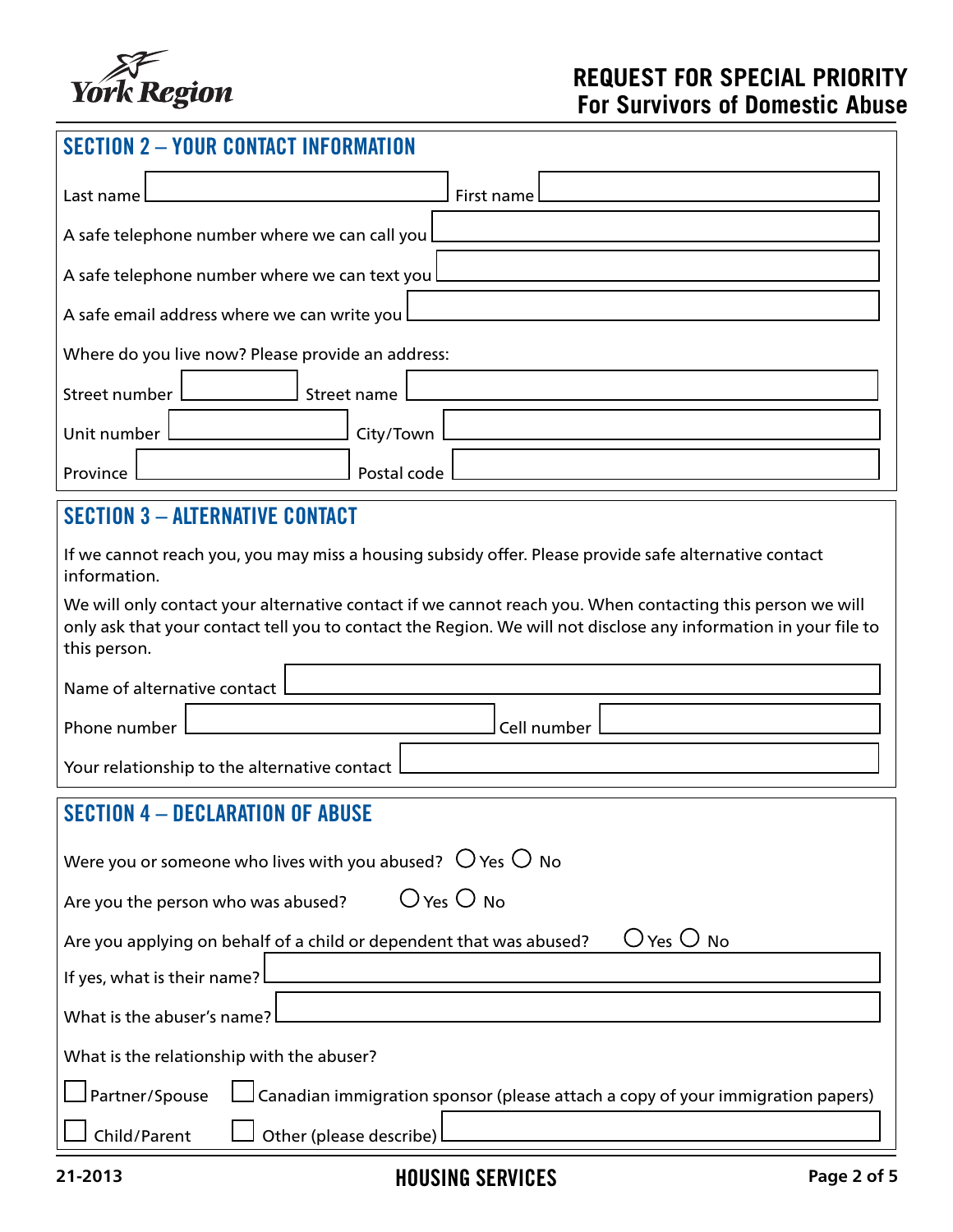

| <b>SECTION 5 - PROOF OF JOINT RESIDENCY WITH THE ABUSER</b>                                                                                                    |  |  |  |  |  |  |
|----------------------------------------------------------------------------------------------------------------------------------------------------------------|--|--|--|--|--|--|
| What is the address of the residence that you shared with the abuser?                                                                                          |  |  |  |  |  |  |
|                                                                                                                                                                |  |  |  |  |  |  |
| <b>Street address</b><br>Street number                                                                                                                         |  |  |  |  |  |  |
| City/Town<br>Apartment number                                                                                                                                  |  |  |  |  |  |  |
| Postal code<br>Province                                                                                                                                        |  |  |  |  |  |  |
| Date moved-in together                                                                                                                                         |  |  |  |  |  |  |
| You Must Provide Proof that You Live or Lived with the Abuser                                                                                                  |  |  |  |  |  |  |
| <b>Required documentation:</b>                                                                                                                                 |  |  |  |  |  |  |
| $\checkmark$ All documents must be dated within the last three months                                                                                          |  |  |  |  |  |  |
| $\checkmark$ You must provide at least:                                                                                                                        |  |  |  |  |  |  |
| • One up-to-date document with both of your names and joint address, or                                                                                        |  |  |  |  |  |  |
| • One document with your name and joint address, and one document with the abuser's name and<br>joint address                                                  |  |  |  |  |  |  |
| • If you and the abuser lived together more than three months ago, you must explain why you have<br>not applied for special priority until now (see next page) |  |  |  |  |  |  |
| Acceptable documents for proof of joint residency with the abuser:                                                                                             |  |  |  |  |  |  |
| √ Up-to-date lease, rental agreement or mortgage documents                                                                                                     |  |  |  |  |  |  |
| $\checkmark$ Mailed property tax or utility bills, or statement from a financial institution                                                                   |  |  |  |  |  |  |
| $\checkmark$ Most recent mailed communication from the Canada Revenue Agency (CRA)                                                                             |  |  |  |  |  |  |
| √ Ontario Works (OW) / Ontario Disability Support Program (ODSP) benefits statement                                                                            |  |  |  |  |  |  |
| $\checkmark$ Driver's License                                                                                                                                  |  |  |  |  |  |  |
| $\checkmark$ Communication from educational institution                                                                                                        |  |  |  |  |  |  |
| $\checkmark$ Insurance policy                                                                                                                                  |  |  |  |  |  |  |
| $\checkmark$ Police report                                                                                                                                     |  |  |  |  |  |  |
| $\checkmark$ Letter from Immigration, Refugees and Citizenship Canada confirming breakdown in sponsorship                                                      |  |  |  |  |  |  |
| We will not accept the following documents to verify joint residency:                                                                                          |  |  |  |  |  |  |
| $\checkmark$ Documents/statements printed from a website                                                                                                       |  |  |  |  |  |  |
| $\checkmark$ Documents/forms with self-declared unverified information (e.g. day care registration form)                                                       |  |  |  |  |  |  |
| $\checkmark$ Health card or drug prescription receipts                                                                                                         |  |  |  |  |  |  |
| $\checkmark$ Letter from a doctor                                                                                                                              |  |  |  |  |  |  |
| $\checkmark$ Declaration from a friend or family member                                                                                                        |  |  |  |  |  |  |
| <b>Ontario Works or Ontario Disability Support Program Recipient</b>                                                                                           |  |  |  |  |  |  |
| If you are receiving benefits from OW or ODSP you must provide a copy of your most recent benefits<br>statement.                                               |  |  |  |  |  |  |
| <b>Sponsored Immigrant</b>                                                                                                                                     |  |  |  |  |  |  |

If you are a sponsored immigrant you must provide copy of a letter from Immigration, Refugees and Citizenship Canada confirming breakdown in sponsorship.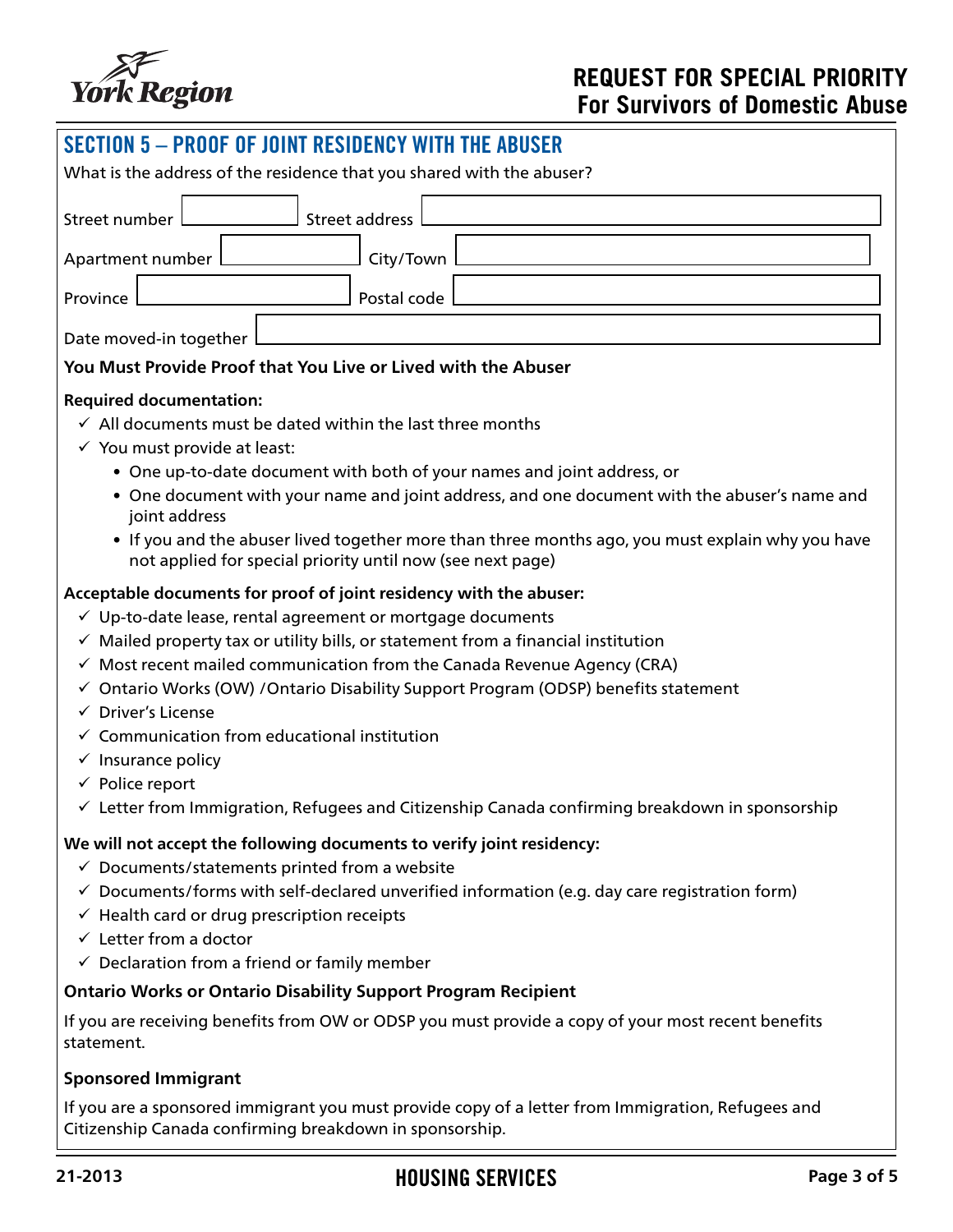

| <b>SECTION 6 - DECLARATION AND CONSENT TO DISCLOSURE</b>                                                                                                                                                                                                                                              |                                                                                                                                                                                                                                                                                                                                                                                                                                                                     |  |  |  |  |  |  |
|-------------------------------------------------------------------------------------------------------------------------------------------------------------------------------------------------------------------------------------------------------------------------------------------------------|---------------------------------------------------------------------------------------------------------------------------------------------------------------------------------------------------------------------------------------------------------------------------------------------------------------------------------------------------------------------------------------------------------------------------------------------------------------------|--|--|--|--|--|--|
|                                                                                                                                                                                                                                                                                                       | I DECLARE that: (initial next to your answer)                                                                                                                                                                                                                                                                                                                                                                                                                       |  |  |  |  |  |  |
|                                                                                                                                                                                                                                                                                                       | I am currently living with the abuser<br>Month:<br>Year:<br>I stopped living with the abuser on Day:<br>I have never lived with the abuser                                                                                                                                                                                                                                                                                                                          |  |  |  |  |  |  |
|                                                                                                                                                                                                                                                                                                       | The abuser is my Canadian Immigration Sponsor<br>If you are applying more than three months after separating from the abuser, you must tell us why you have                                                                                                                                                                                                                                                                                                         |  |  |  |  |  |  |
|                                                                                                                                                                                                                                                                                                       | not applied for Special Priority until now.                                                                                                                                                                                                                                                                                                                                                                                                                         |  |  |  |  |  |  |
|                                                                                                                                                                                                                                                                                                       |                                                                                                                                                                                                                                                                                                                                                                                                                                                                     |  |  |  |  |  |  |
|                                                                                                                                                                                                                                                                                                       | I HAVE attached documents verifying I have lived with the abuser. I DECLARE that I intend to permanently<br>live apart from the abuser.                                                                                                                                                                                                                                                                                                                             |  |  |  |  |  |  |
| This section must be signed by the person who was abused. If the abused person is under the age of 16 or<br>is unable for any reason to sign the consent or to give a valid consent, the consent may be signed on the<br>abused person's behalf by another member of the household 16 years or older. |                                                                                                                                                                                                                                                                                                                                                                                                                                                                     |  |  |  |  |  |  |
|                                                                                                                                                                                                                                                                                                       | Please read the following carefully before signing:                                                                                                                                                                                                                                                                                                                                                                                                                 |  |  |  |  |  |  |
|                                                                                                                                                                                                                                                                                                       | A. I agree that York Region may collect, use, and share personal information provided by me for the<br>purpose of:                                                                                                                                                                                                                                                                                                                                                  |  |  |  |  |  |  |
|                                                                                                                                                                                                                                                                                                       | • Determining if I am eligible to receive housing benefits offered by York Region or housing benefits<br>offered by York Region on behalf of a government agency or ministry; and/or                                                                                                                                                                                                                                                                                |  |  |  |  |  |  |
|                                                                                                                                                                                                                                                                                                       | • Evaluating the quality of housing services offered by York Region or offered by York Region on<br>behalf of a government agency or ministry to determine if the services can be improved.                                                                                                                                                                                                                                                                         |  |  |  |  |  |  |
|                                                                                                                                                                                                                                                                                                       | B. I understand that my personal information can be shared, in accordance with law, for the purpose of<br>determining my eligibility for benefits under the Ontario Works Act, 1997, the Ontario Disability Support<br>Program Act, 1997, and the Child Care and Early Years Act, 2014, as applicable, within York Region's<br>Community and Health Services Department and government agencies/ministries responsible for<br>overseeing programs under these laws. |  |  |  |  |  |  |
|                                                                                                                                                                                                                                                                                                       | C. I agree that my information can be shared, in accordance with law, to a provincial or federal government<br>agency or ministry, as applicable, that administers, enforces or conducts research relating to the<br>Taxation Act, 2007, the Income Tax Act, 1990, the Income Tax Act (Canada), 1985, or the Immigration and<br>Refugee Protection Act (Canada), 2001.                                                                                              |  |  |  |  |  |  |
|                                                                                                                                                                                                                                                                                                       | D. I understand that the laws that permit York Region to collect and share my personal information include<br>the Municipal Freedom of Information and Protection of Privacy Act, 1990, the Municipal Act, 2001, the<br>Housing Services Act, 2011, and the Ontario Works Act, 1997.                                                                                                                                                                                |  |  |  |  |  |  |